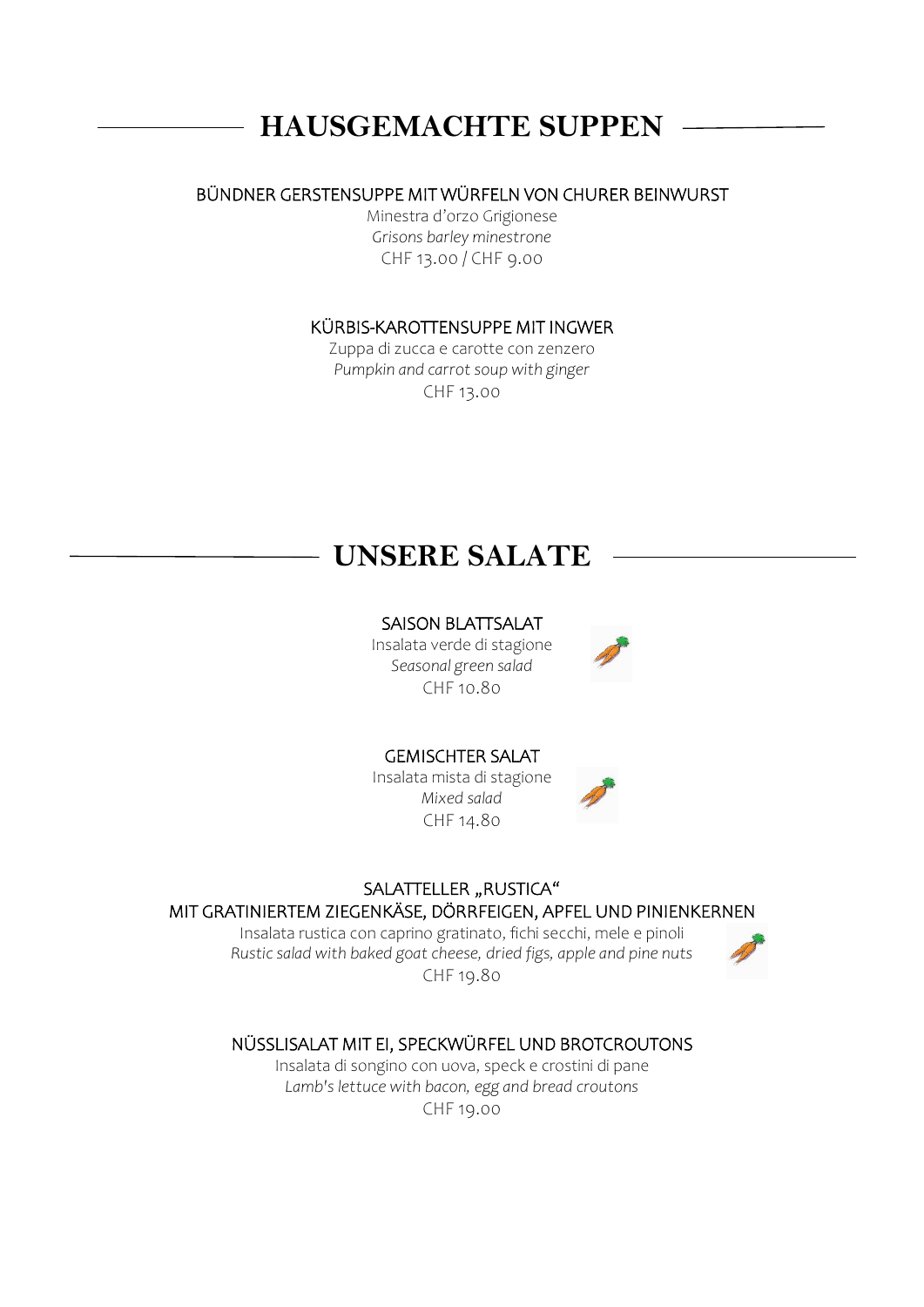# **KALTE TELLER**

#### BÜNDNER TELLER «METZGEREI HATECKE» Bresaola, Bündnerfleisch, Rohschinken, Coppa, Salsiz und Berkäse der «Hofkäserei Vicosoprano» mit «Klarer's » Birnenbrot und Butter

Affettato misto Grigionese e formaggio, servito con pane alle pere e burro *Grisons dried meat and cheese served with pear bread and butter* CHF 30.00

#### HANDGESCHNITTENES RINDS-TARTAR «BOUV GENUINE HATECKE»

Tartare di manzo al coltello *Hand cut beef tartare*

mit Toast und Butter con toast e burro *with toast and butter*  CHF 34.00 CHF 39.00

con patatine frite *with french fries* 

## **WARME TELLER**

#### KALBSBRATWURST «METZGEREI HATECKE» MIT RÖSTI AUS ENGADINER BIO KARTOFFELN

Wurstel di vitello con rösti / *Veal sausage with roasted potatoes*

CHF 25.00

Mit hausgemachter Zwiebelsauce / c*on salsa di cipolle fatta in casa / with homemade onion sauce* + CHF 4.00

### RINDFLEISCH BURGER «METZGEREI HATECKE» belegt mit Speck, Zwiebeln und Tomaten serviert mit Pommes frites

Hamburger di manzo con pancetta, cipolle e pomodori servito con patatine fritte *Beef burger topped with bacon, onions and tomatoes served with French fries* CHF 28.00

#### VEGANER EINTOPF

STUFATO VEGETARIANO / VEGAN STEW

Linsen, Kichererbsen, Engadiner Bio Kartoffeln, diverse Saisongemüse im Öl angebraten Lenticchie, ceci, patate biologiche engadinesi, varie verdure di stagione saltate in olio Lentils, chickpeas, Engadin organic potatoes, various seasonal vegetables sautéed in oil CHF 26.00

mit Engadinerwurst / con salsicia Engadinese / engadine sausage + CHF 14.00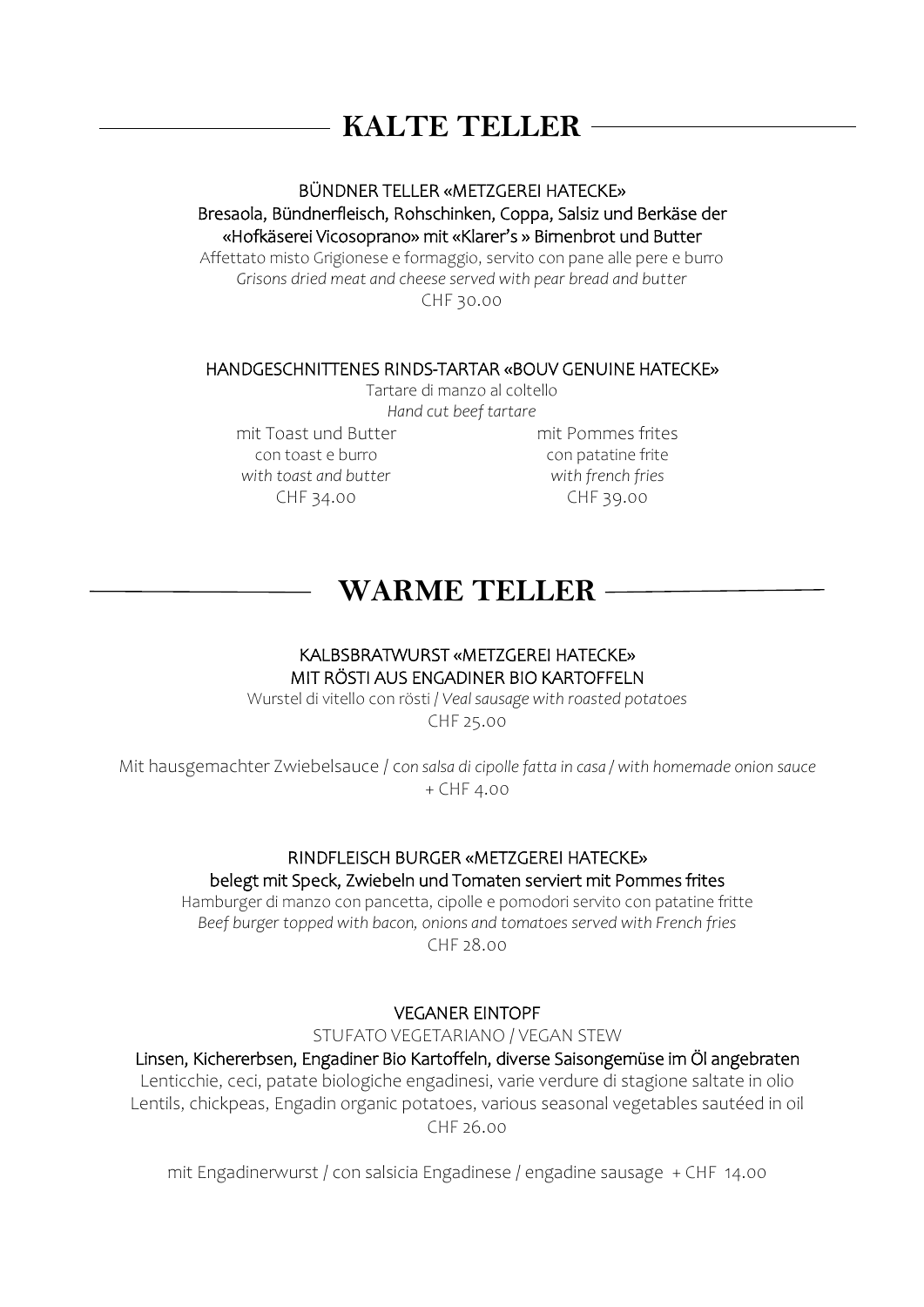# **PASTA**

#### PIZOCHELS ENGIADINAIS MIT SPECK, KÄSE UND ZWIEBELN

Gnocchetti engadinesi con speck, formaggio e cipolle *Engadin spinach 'spaetzle' with bacon, cheese and onions* CHF 24.00

#### SPAGHETTI MIT HAUSGEMACHTER TOMATENSAUCE

Spaghetti al sugo di pomodoro fatto in casa *Spaghetti with homemade tomato sauce* CHF 23.00

#### SPAGHETTI CARBONARA

Spaghetti alla carbonara *Spaghetti Carbonara* CHF 26.00

VELTLINER PIZZOCCHERI mit Wirz, Kartoffeln und Käse

Pizzoccheri Valtellinesi *Pizzoccheri from Valtellina (hard wheat pasta with vegetables, potatoes and cheese)* CHF 26.00

# **HAUSGEMACHTE CAPUNS**

VEGANE WIRZROLLEN

#### gefüllt mit Gemüse und Quinoa an Olivenöl und Fenchelkörnern

Involtini di verza fatti in casa ripieni di verdure e quinoa con olio d'oliva e grani di finocchio *Homemade savoy cabbage rolls filled with vegetables and quinoa on olive oil and fennel grains* CHF 24.00



#### CAPUNS MIT GEMÜSEFÜLLUNG AN PARMESAN RAHMSAUCE

Capuns ripieni di verdura con salsa alla panna *Capuns with vegetable filling and cream sauce* CHF 26.00

KLARER'S CAPUNS MIT «HATECKE» SALSIZ UND RAUCHFLEISCH-FÜLLUNG

an einer Parmesan-Rahmsauce nach Rezept des Hauses Klarer's Capuns ripieni di carne fatti in casa

*Klarer's Capuns with dried sausage filling and cream sauce*   $CHF 26.00$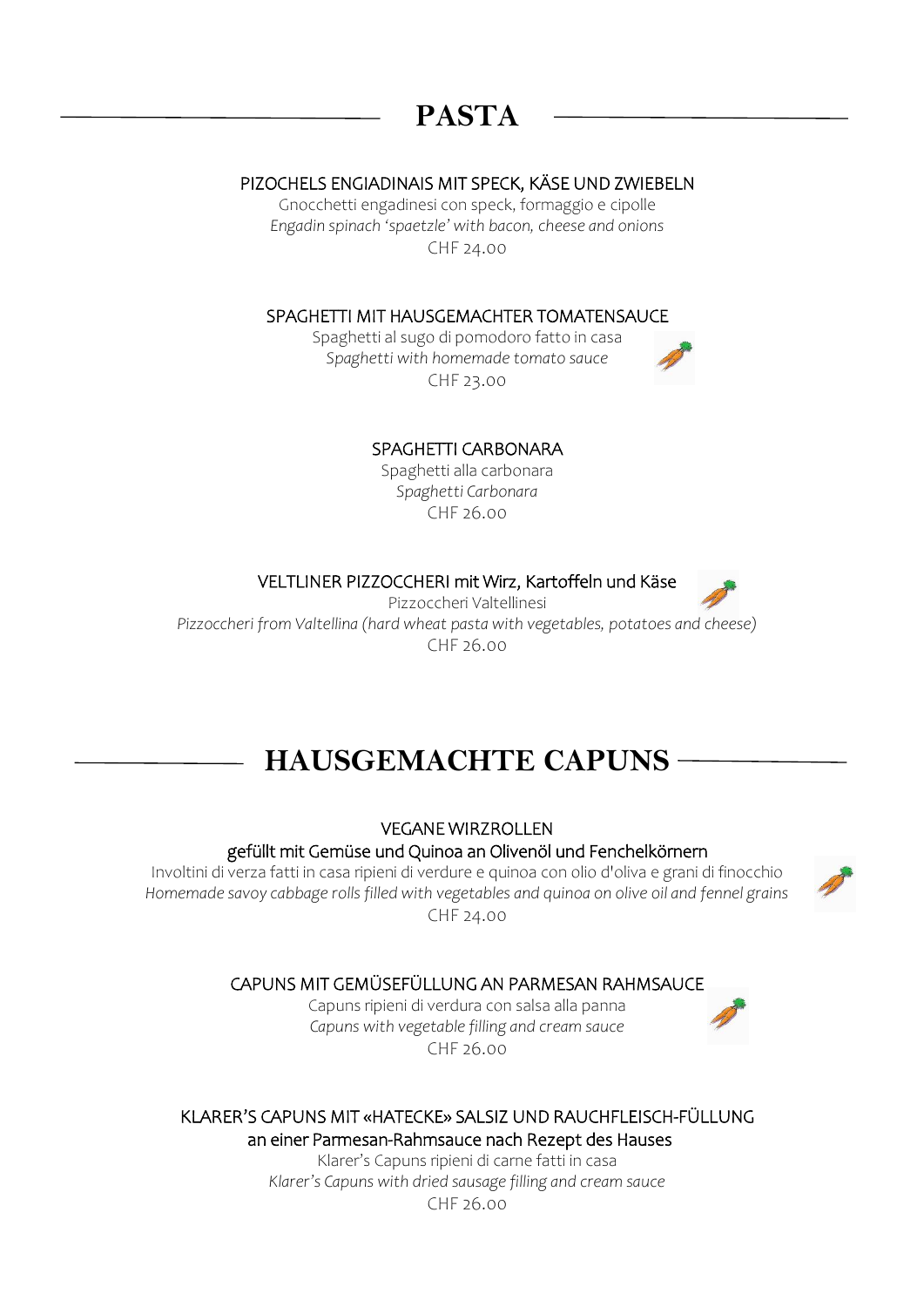**KLARER'S RÖSTI** 

AUS ENGADINER BIO KARTOFFELN «AGRI ENGIADINA MADULAIN»

RÖSTI «KLARER» MIT SPECK UND KÄSE ÜBERBACKEN

Rösti Klarer gratinato con speck e formaggio *Rösti Klarer with bacon and baked cheese* CHF 27.00

#### RÖSTI «ALASKA» MIT NORWEGISCHEM RAUCHLACHS «ARIS PLAUN DA LEJ» SERVIERT MIT EINER SAUERRAHMSAUCE

Rösti Alaska con salmone affumicato e salsa alla panna acida *Rösti Alaska with smoked salmon and sour cream* CHF 30.50

#### RÖSTI «VEGI» MIT KÄSE ÜBERBACKEN UND GRILLGEMÜSE

Rösti vegetariana con formaggio diffuso e verdure alla griglia *Vegetarian Rösti with baked cheese and grilled vegetables* CHF 29.00

RÖSTI «ZUOZ» MIT SPIEGELEIER VOM BAUERNHOF «CASTY» IN ZUOZ

Rösti con occhi di bue *Rösti with fried eggs* CHF 21.80



RÖSTI «ARPIGLIA» MIT BÜNDNER ROHSCHINKEN UND STEINPILZEN

Rösti con prosciutto crudo e funghi porcini *Rösti with raw ham and porcini mushrooms* CHF 30.00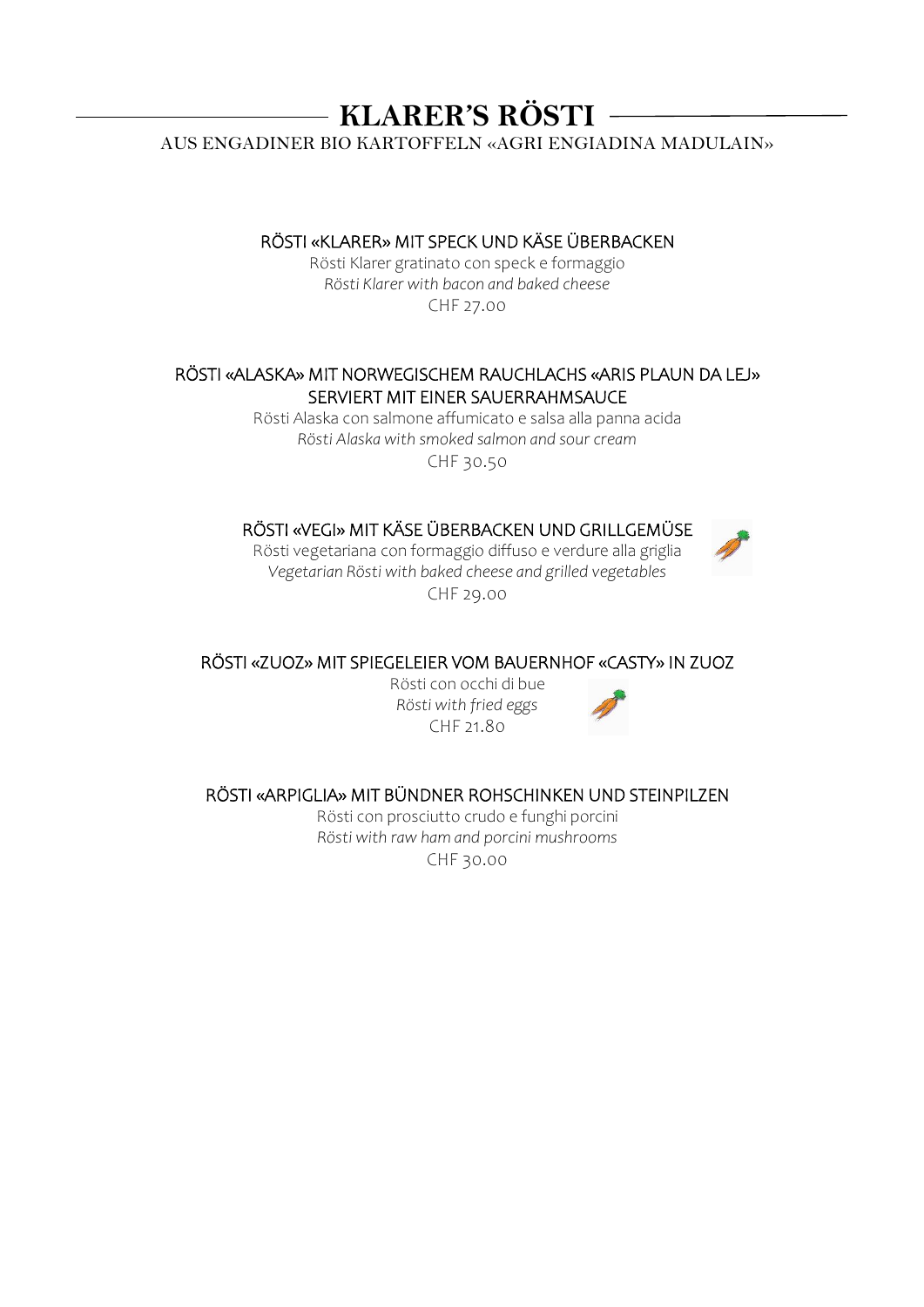# **FLEISCH UND FISCH**

#### KALBSGESCHNETZELTES «VITELLONE GENUIN HATECKE» AN EINER CHAMPIGNON-RAHMSAUCE SERVIERT MIT RÖSTI

Sminuzzato di vitellone con salsa ai funghi e rösti *Sliced veal in mushroom-cream sauce with rösti*

CHF 43.00

#### RINDSGESCHNETZTELTES STROGANOFF «METZGEREI HATECKE» MIT RÖSTI

Sminuzzato di manzo Stroganoff della macelleria Hatecke con rösti *Beef Stroganoff served with rösti* CHF 40.00

#### RINDSTAGLIATA «METZGEREI HATECKE» VOM GRILL MIT RUCOLA UND CHERRY-TOMATEN serviert mit Bratkartoffeln und Gemüse

Tagliata di manzo alla griglia, patate arrostite e verdure a vapore *Beef Tagliata" genuin Hatecke" with potatoes and vegetables*

CHF 48.00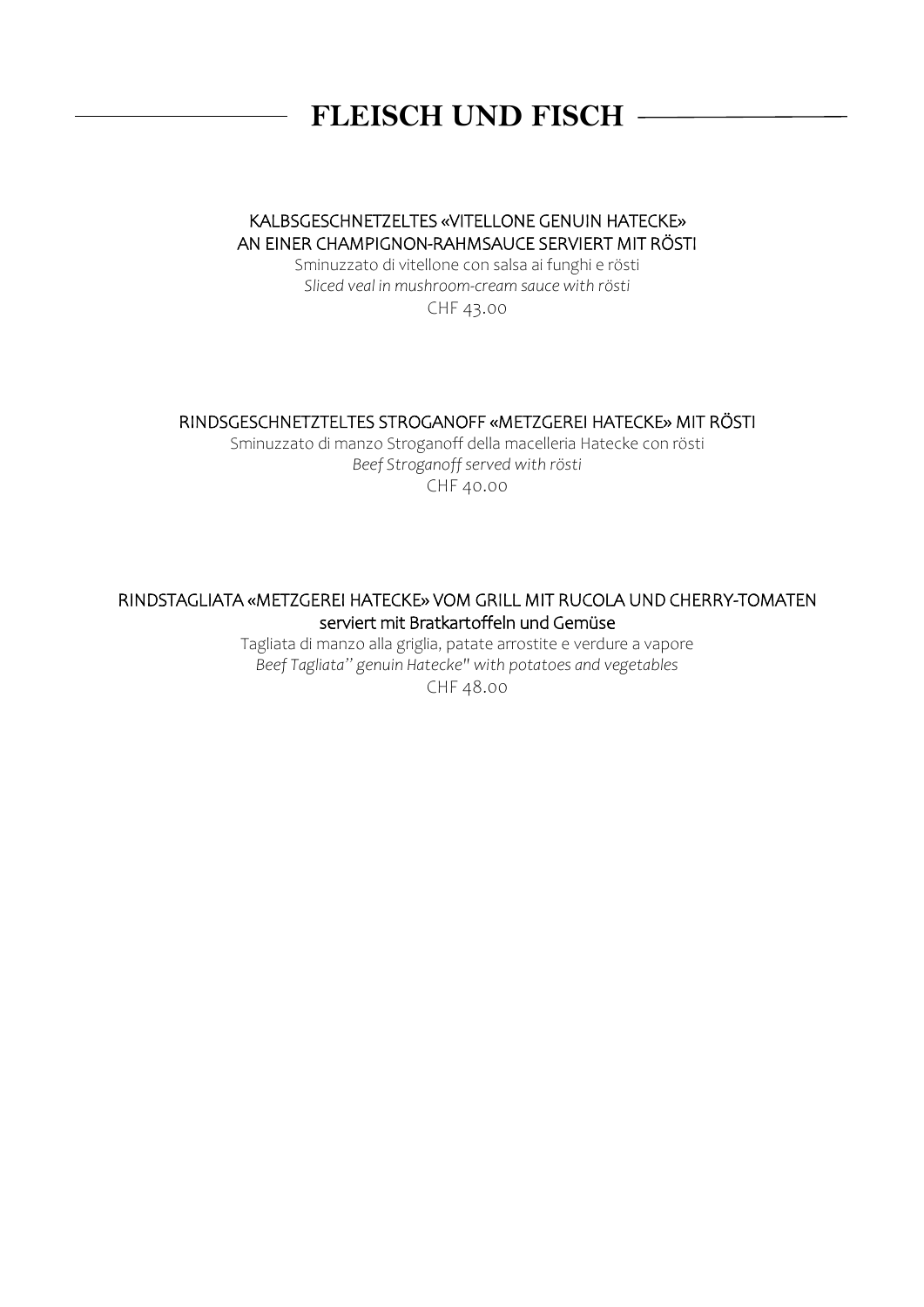### **FONDUE UND RACLETTE**

AUF VORBESTELLUNG, SU PRENOTAZIONE, PREORDER MIND. **2** PERSONEN

#### FONDUE BOURGUIGNONNE (RINDFLEISCH 180g)

Fondue con olio (carne di manzo) *Fondue with hot oil (beef)* CHF 56.00 / Person

#### FONDUE CHINOISE (RIND, KALB UND GEFLÜGEL 180 g)

Fondue con brodo tagliata a mano (carne di manzo, vitello e pollo) *Fondue with boiling broth (beef, veal, chicken)* CHF 56.00 / Person

#### Zum Fondue servieren wir 8 verschiedene Saucen mögliche Beilagen: Reis, Rösti oder Pommes frites

Insieme con la fondue serviamo 8 salse - diverse Contorni; riso, rösti o patatine fritte *Together with the fondue we serve 8 different sauces - Side dishes; rice, rösti or french fries*

\*\*\*

#### KÄSEFONDUE HAUSMISCHUNG «KÄSEREI PONTRESINA»

Fonduta di formaggio *Cheese fondue* CHF 25.00 / Person

#### KÄSEFONDUE KLARER «KÄSEREI PONTRESINA» mit Raclette Kartoffeln, Bresaola und Steinpilzen

Fonduta di formaggio Klarer con patate, bresaola e porcini *Cheese fondue Klarer with potatoes, dry meat and mushrooms* CHF 35.00 / Person

\*\*\*

#### RACLETTE «KÄSEREI PONTRESINA» Portion 160g mit Kartoffeln, Mixed Pickels und Silberzwiebeln

Raclette di formaggio, porzione 160g, servito con patate, verdura e cipolloni sott'aceto *Cheese raclette 160g, served with potatoes, mixed pickles and onions* CHF 29.00 / Person